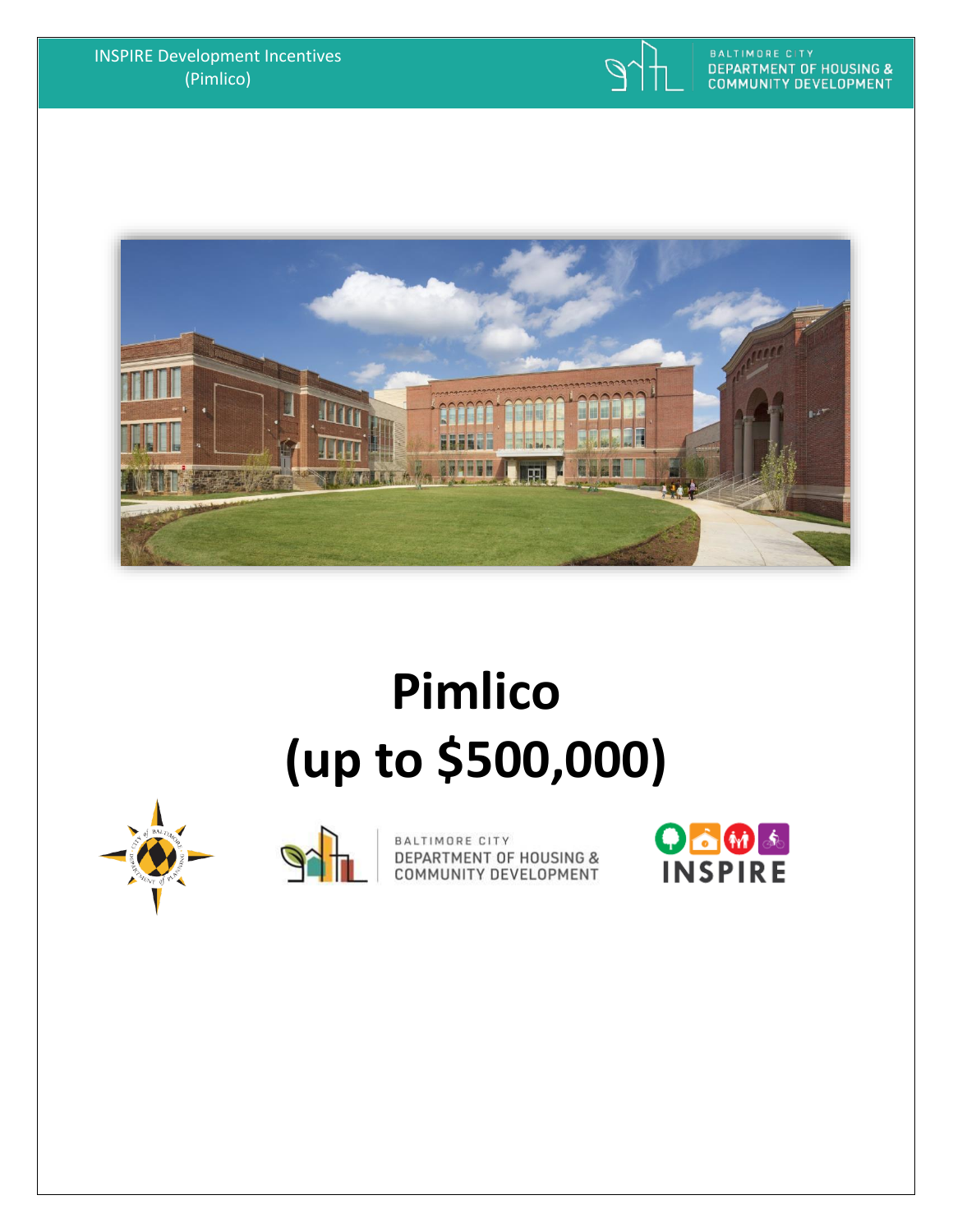

on a rolling basis until the money has been

## **Useful Information for Applicants**

## **Important Dates for Application Process**

| <b>Grant Application Available</b> | June 3, 2019                                                                                                                                                                                                                                 |
|------------------------------------|----------------------------------------------------------------------------------------------------------------------------------------------------------------------------------------------------------------------------------------------|
|                                    | Available on PCDA's website:<br>https://planning.baltimorecity.gov/pimlico-<br>community-development-authority/funding-<br>resources<br>and on DHCD's website:<br>https://dhcd.baltimorecity.gov/nd/city-grant-<br>and-funding-opportunities |
|                                    |                                                                                                                                                                                                                                              |
| <b>Application Submissions</b>     | We will begin accepting applications on                                                                                                                                                                                                      |
|                                    | Monday, June 24, 2019. Applications will be                                                                                                                                                                                                  |

expended.

| <b>Questions? Please contact Kelly Baccala at</b> | Hand deliver your completed                 |
|---------------------------------------------------|---------------------------------------------|
| 410-396-4111.                                     | application to:                             |
|                                                   | Department of Housing                       |
| <b>Completed Application. Please hand deliver</b> | Attn: Kelly Baccala                         |
| your completed application to the                 | 417 E Fayette Street 10 <sup>th</sup> floor |
| Department of Housing and Community               | Baltimore, MD 21202                         |
| Development.                                      |                                             |
|                                                   | <b>Email and Standard mail will not be</b>  |
|                                                   | accepted.                                   |
|                                                   |                                             |

### **About the INSPIRE Development Incentives**

**Purpose:** To leverage the 21<sup>st</sup> Century Schools Initiative, and to enhance the connection between the schools and the surrounding neighborhoods, the Department of Planning (DOP) launched a program called INSPIRE, which stands for Investing in Neighborhoods and Schools to Promote Improvement, Revitalization, and Excellence. This planning program focuses on the neighborhoods surrounding each of the schools, specifically the quarter-mile around the schools.

> The INSPIRE Plan will make funds available to provide incentives to help stabilize neighborhoods and promote new investment around the newly modernized schools.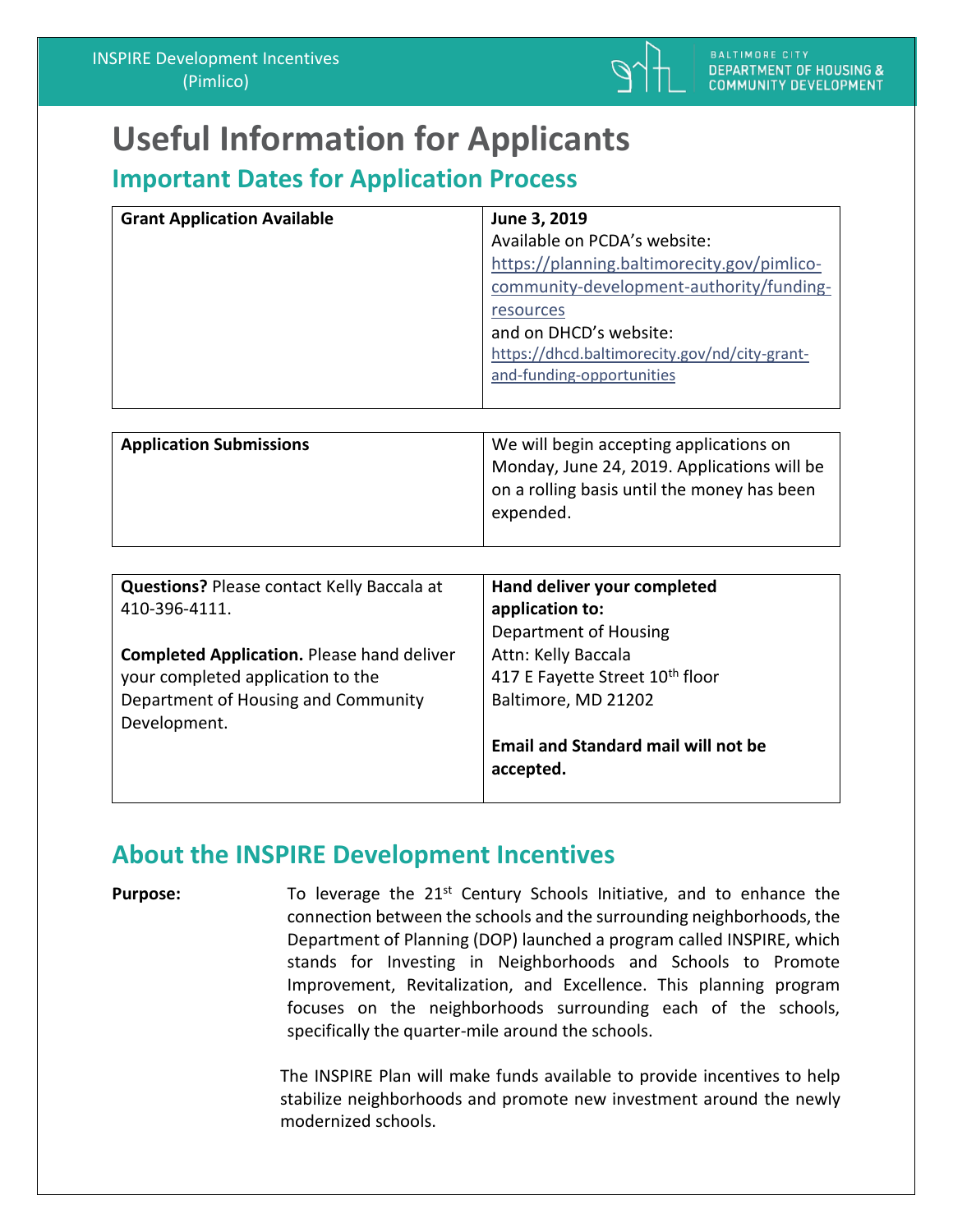

This incentive will provide a total of \$500,000 to assist with the development of vacant properties in the INSPIRE area, of which the developer has site control.

The Planning Commission adopted the [Pimlico Elementary Middle](https://planning.baltimorecity.gov/inspire-plans/pimlico-elementary-middle-school)  [School INSPIRE Plan](https://planning.baltimorecity.gov/inspire-plans/pimlico-elementary-middle-school) on November 9, 2017.

**Incentive Amount:** Through this application, eligible applicants can request up to **\$50,000** per property, provided the total request for funds does not exceed **\$500,000**. Applicants may submit one property per application.

**Use of Incentives:** The development incentive will be used strictly for construction costs in the redevelopment of vacant properties of which the applicant has site control, in the 4800 block of Pimlico Road and the 2900 and 3000 blocks of Oakley Avenue. Construction costs include demolition work, site work, and structure work. Applicants must market property for homeownership for at least 120 days, unless the entity is using building for a community benefit.

Priority will be given to applications which show:

- Use of energy efficiency and green design.
- Promote homeownership

At its sole discretion, DHCD reserves the right to give preference to properties that have a Vacant Building Notice.

In order to receive reimbursement, the applicant will be required to submit reports and photos documenting the progress and completion of the project, per the terms of the agreement.

**Ineligible Uses:** The following will not be eligible for use of funds:

- Mobile and manufactured homes are not eligible for the program.
- Projects that support a specific religious or other affiliation, and/or that support political actions, causes, advocacy, or parties.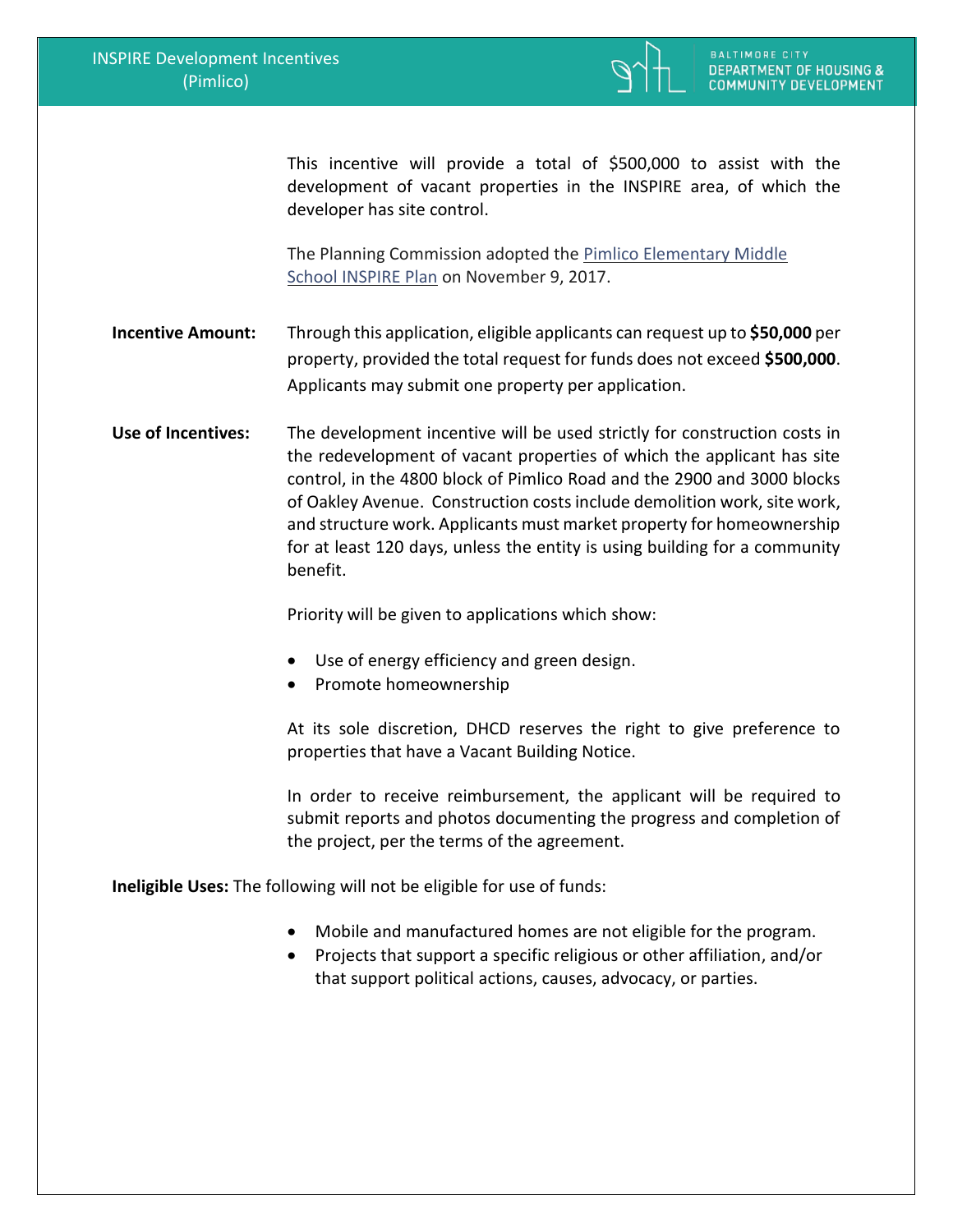

#### **Eligibility Criteria**

**Eligible Areas:** The area around Pimlico Elementary Middle School as outlined on the next page is eligible for INSPIRE development incentives. The area includes the 4800 block of Pimlico Road and the 2900 and 300 block of Oakley Avenue.

> Applicants are encouraged to partner with a community association based in the Pimlico Elementary Middle School area or organization in the Park Heights Master Plan area.

**Eligible Applicants:** In order to be eligible, applicants must be one of the following:

- **A for-profit developer** with demonstrated development experience and a track record of accomplishments.
- **A non-profit organization** with 501(c)3 tax-exempt status that is recognized by the IRS and demonstrated development experience.
- **A mission-based organization** without 501(c)3 tax exempt status but with a 501(c)3 fiscal sponsor and demonstrated development experience.

Applicant must be able to demonstrate site control in the form of:

- Deed
- Land Disposition Agreement
- **Executed Contract of Sale**
- Executed Exclusive Negotiating Privilege

**Ineligible Applicants:** If you have a pending case for fraud, bribery, arson, or grand larceny, and/or have unpaid delinquent taxes, municipal liens, or outstanding judgements, you will not be eligible for award of funds.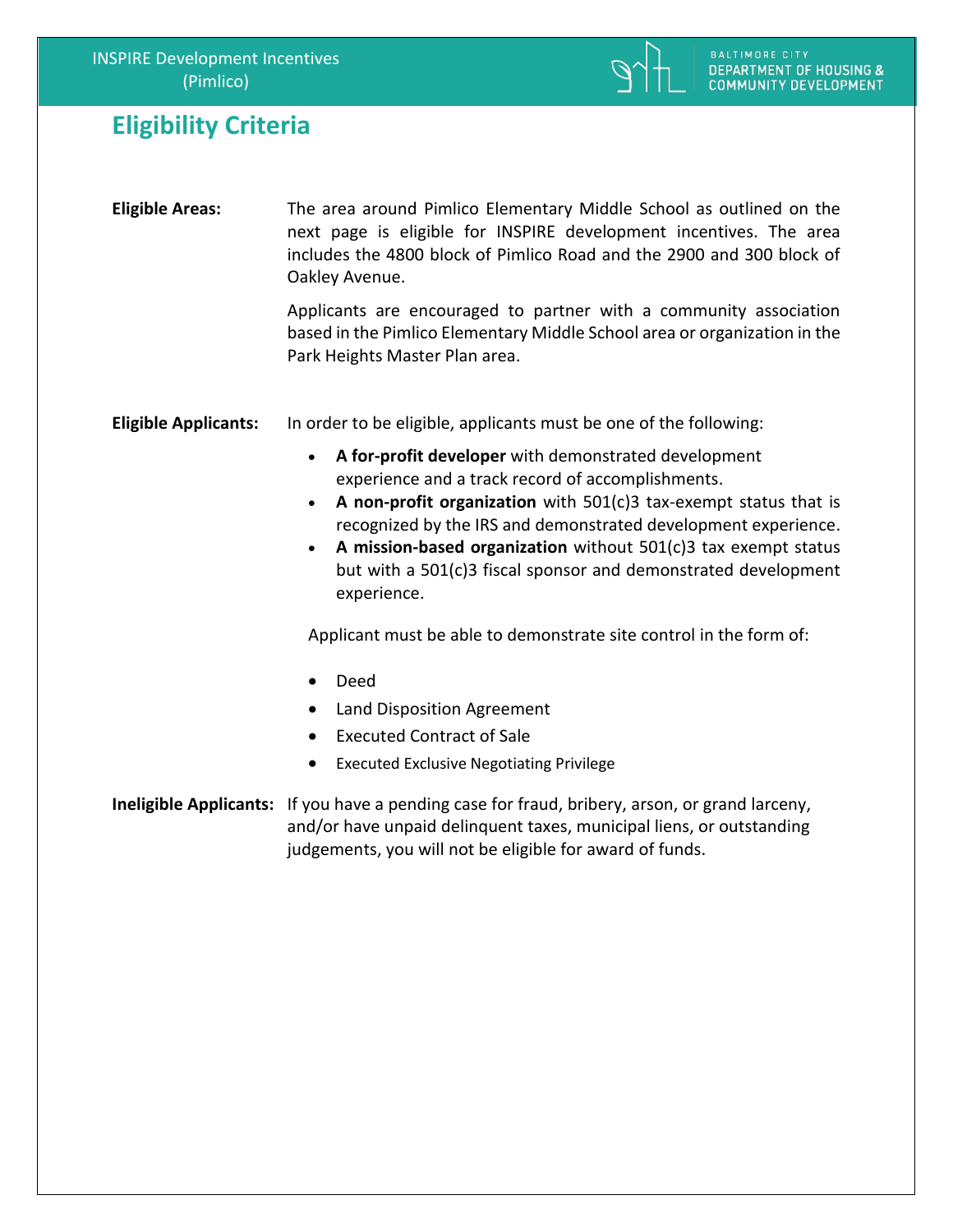

**Pimlico Elementary Middle school – 4800 Block of Pimlico Road and 2900 and 3000 Block of Oakley Avenue**

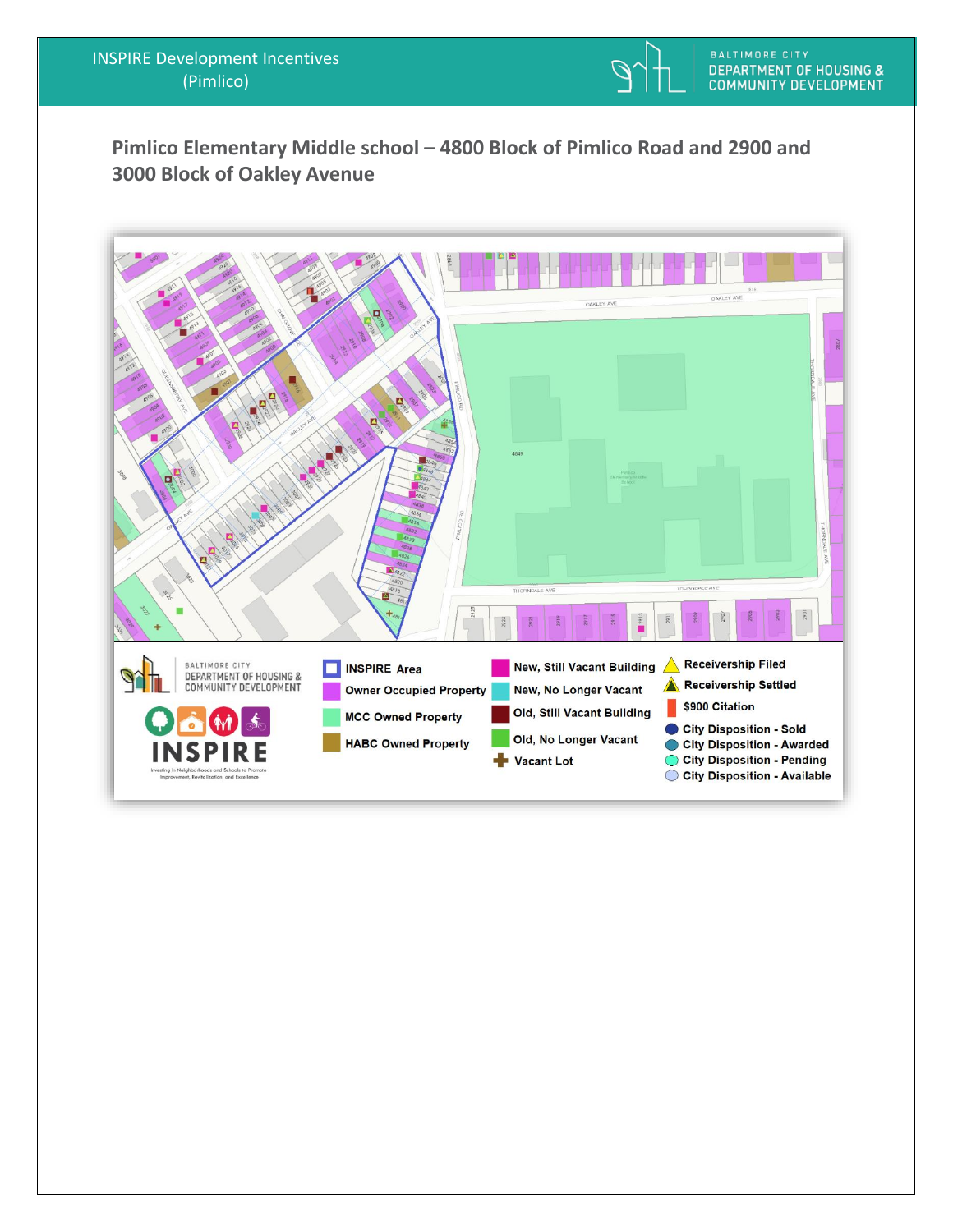

## **Evaluation Process and Criteria**

Projects will be evaluated by the Department of Housing & Community Development and the Department of Planning and scored by a review committee. The committee's recommendations for awards are then shared with the Director of Planning and the Housing Commissioner. The Housing Commissioner will make the final decision on all awards.

#### **Scoring Criteria:**

- ➢ Quality of Development Concept
- ➢ Project Feasibility
- $\triangleright$  Organizational Capacity and Experience
- $\triangleright$  Benefits to the Community
- ➢ Bonus Points: Applicants will receive bonus points for including additional leverage (other funds, materials, and volunteer action).

#### **Successful applications will:**

- $\triangleright$  Be complete and follow application guidelines
- $\triangleright$  Create visible and positive physical change
- $\triangleright$  Show careful planning and complete budgets
- $\triangleright$  Reflect the developer's ability to implement the proposed project
- ➢ Build partnerships with residents, community-based organizations, schools, local institutions, local merchants or others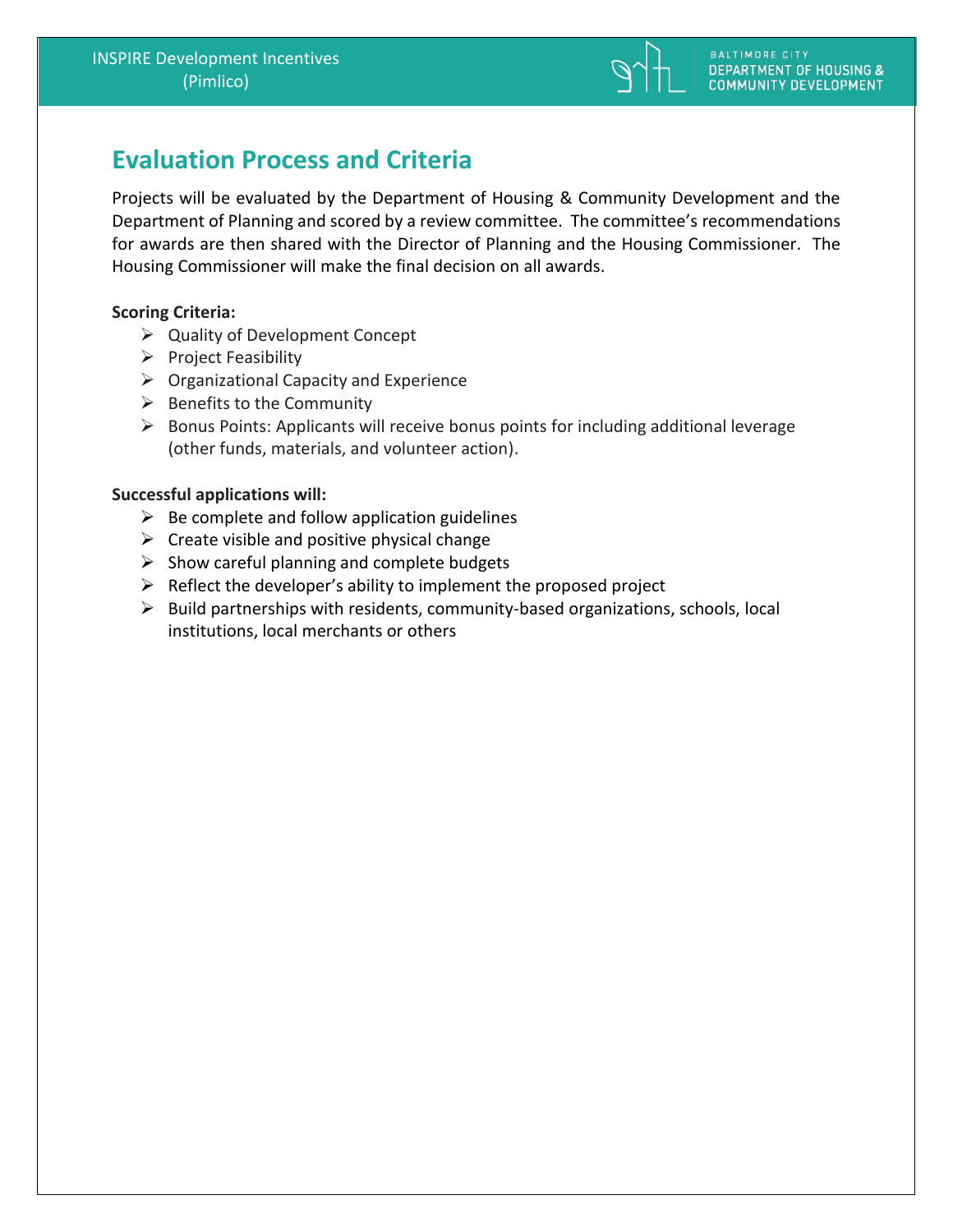

### **Requirements Upon Receiving an Award**

If your project is funded, it will be subject to the following requirements:

- **Agreement.** Awardee will need to execute a funding agreement describing the project and detailing the roles and requirements of all parties BEFORE the project begins. This agreement will be subject to Board of Estimates approval.
	- o **Final Scope and Budget.** The funding agreement will include a final detailed scope of work, the name of your approved MHIC contractor and a final budget. It will also include a projected draw schedule, which can be updated over time.
	- o **Certificate of Good Standing.** Applicants must provide a Certificate from the State of Maryland. The online copy is free and acceptable.
	- o **Insurance.** Baltimore City may require project insurance.
- **Terms of Awarding Funds:** DHCD will not pay for the full project upfront. DHCD will reimburse you for expenses as they occur. No future draw requests will be considered until all previous draws are accounted for with payment documentation, AIA Form (certificate of payment) and an inspection by the Department of Housing & Community Development. Final payment will not be given until a Certificate of Occupancy is obtained. Payment is subject to approval by the Board of Estimates and is subject to all rules and requirements of the MBE/WBE and Employ Baltimore.
	- o **MBE/WBE Participation:** 
		- It is the policy of the City that minority- and women-owned businesses should have maximum opportunity to participate in any and all components of the Project. In consideration for receiving the Developer Agreement, the Developer agrees to comply with Article 5, Subtitle 28 of the Baltimore City Code (2007 Edition) regarding participation by Minority Business Enterprises (MBE) and Women's Business Enterprises (WBE) in the development of the project during design and construction. The Developer covenants and agrees to use all reasonable, good-faith efforts to meet the MBE and WBE participation goals for the Project and to execute a "Commitment to Comply" Agreement. Minority- and womenowned businesses must be certified by the City for their participation to count toward achieving the goals.
		- The City's Minority and Women's Business Opportunity Office (MWBOO) is designated to monitor MBE and WBE participation on this project. Developer shall comply with the rules and regulations of the MWBOO in meeting the MBE and WBE requirements. For more details on meeting MBE and WBE requirements, or for information regarding enterprises certified by the City, please contact: